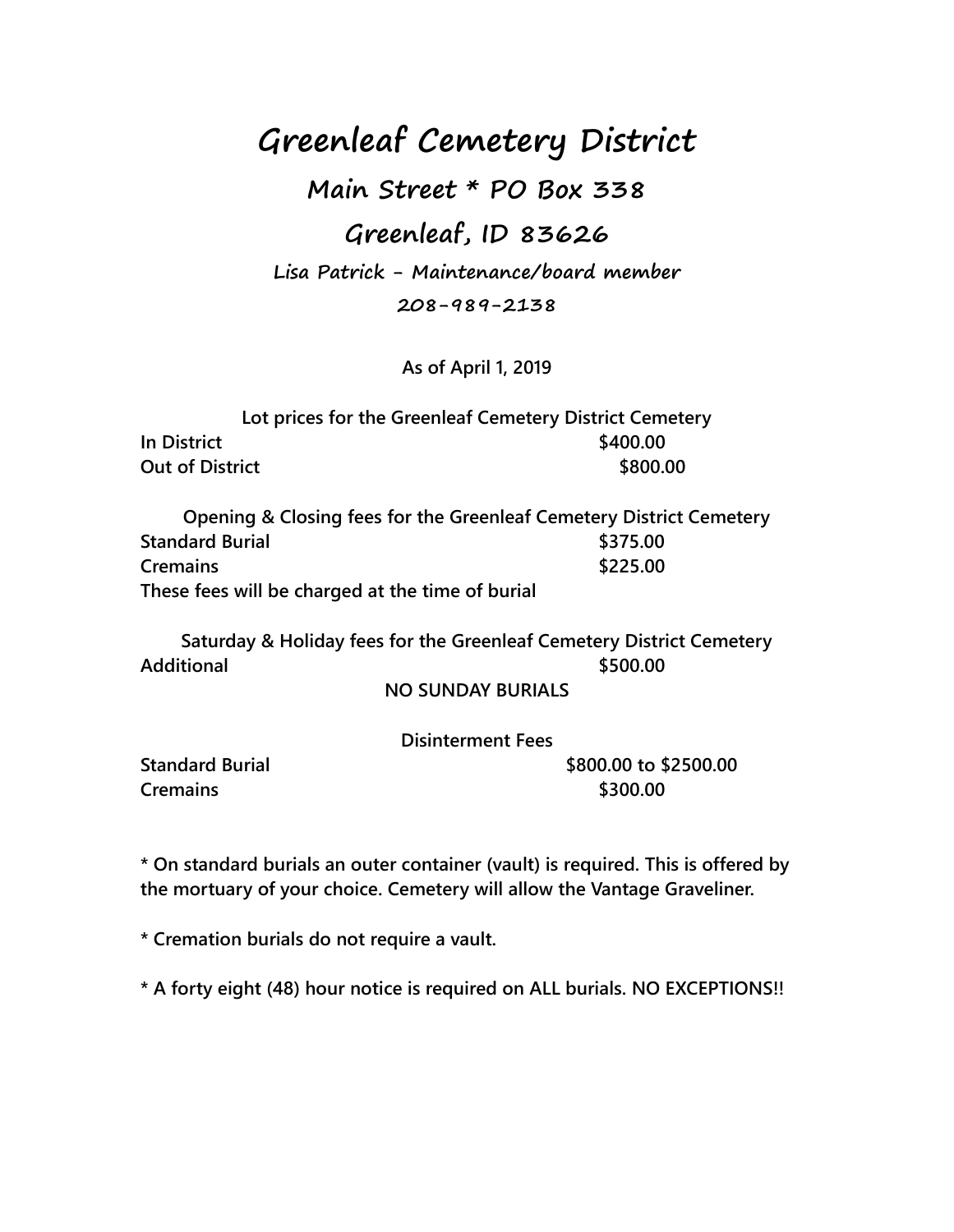#### **Mortuary**

# **Greenleaf Cemetery District Main Street \* PO Box 338 Greenleaf, ID 83626**

**\*All markers, headstones, and monuments MUST be wet set in place using string-line and lot markers for placement guidance.**

**\*All headstones, monuments, etc may not exceed 38" in height from the ground.** 

**\*Please contact cemetery maintenance before setting a stone 208-989-2138**

**\* A burial lot may contain one standard burial and 4 cremations. A cremation on each of the 4 corners of the lot. The corner burials will have to have a flat (ground level) wet-set in place stone.** 

**\* Burial plots are four feet wide, so concrete foundations for grave markers must be in the 4 foot increments, by 2 feet deep by six inches thick. Such as 4 foot for a single; 8 foot for a double, etc.**

**\* Marker and marker installation must be provided by a monument company of your choice. The cemetery does not provide that service.** 

**\* On standard burials an outer container (vault) is required. This is offered by the mortuary of your choice. Cemetery will allow the Vantage Graveliner**

**\* Cremation burials do not require a vault.**

**\* A forty eight (48) hour notice is required on ALL burials. NO EXCEPTIONS!!**

**Any questions, please contact Lisa Patrick 208-989-2138 or Greenleafcemetery83626@gmail.com**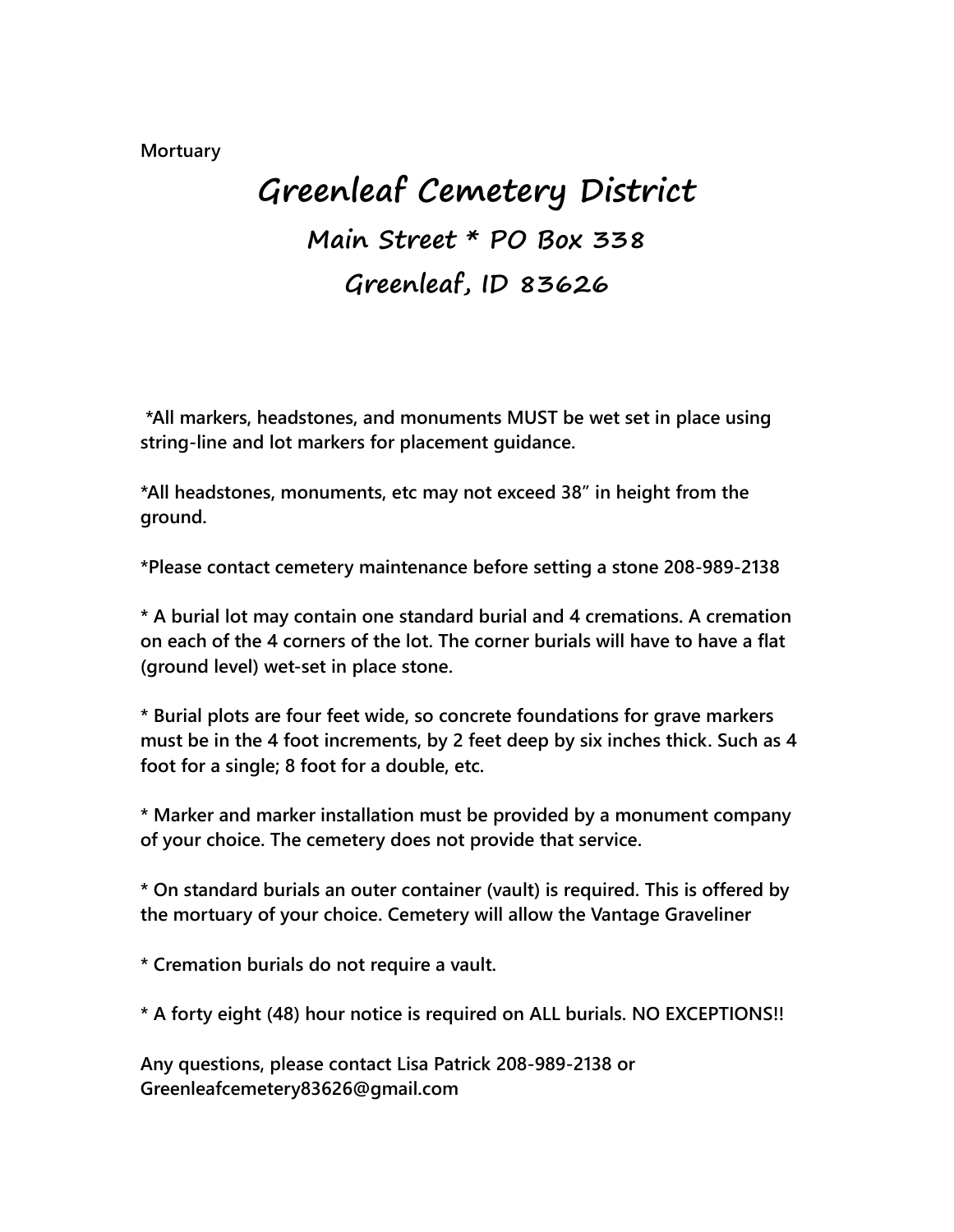## **Greenleaf Cemetery District Cemetery Flower Policy**

**The following policy enables our staff to keep the grounds safe and maintained. Your cooperation is greatly appreciated**

**\* Cut or artificial floral bouquets are welcome at all times in regulation vases attached to the monument.**

**\* On Easter, Mother's Day, Father's Day, and Memorial Day, 4th of July, the cemetery allows special flowers and/or decorations to be left in the yard for seven (7) days only. Cemetery staff will remove these flowers and/or decorations if those responsible have not.**

**\* Any object (s) placed in the cemetery yard and on or near any burial markers that represent a hazard. Ammunition, glass containers, wire, Alcoholic/Soda beverages, metal stakes, bird houses, large wind chimes, metal cans, rocks, toys, etc. Will be removed immediately**

**\* Individual planting or digging is strictly prohibited.**

**\* Cemetery is not responsible for weather related damages such as high winds, heavy rains, snow, etc.**

**\* Beverage containers, sealed or open, empty or full, alcoholic or non-alcoholic, are strictly prohibited on or near burial markers.**

**\* Please do not leave trash around the cemetery grounds. Trash cans are provided.**

**\* Cemetery is not responsible for upkeep of burial markers.**

**\* NO trees, bushes, are allowed to be planted around burial markers. NO PLANTING ALLOWED**

**\* \* The Cemetery is NOT responsible for wear and tear on monuments**

**Board members: Dennis Brobeck 208-230-1119 Debbie Steiner - Secretary Rod Comfort 208-573-7898 208-250-6724 Lisa Patrick 208-989-2138**